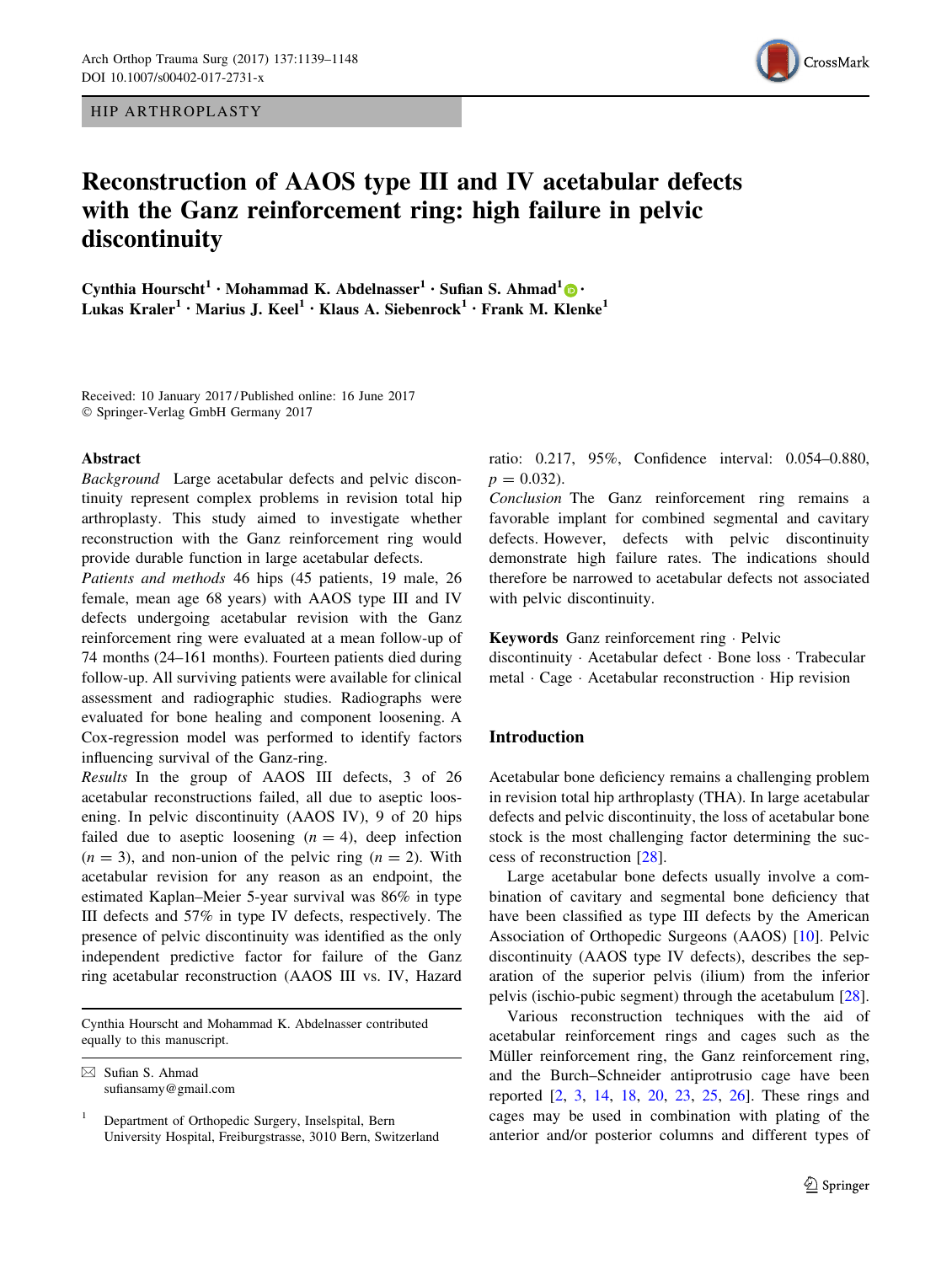<span id="page-1-0"></span>bone grafting. More recently, custom-made triflange implants and modular trabecular titanium or tantalum implants such as Trabecular Metal $^{TM}$  (Zimmer, Warsaw, IN, USA) have been popularized for the reconstruction of large acetabular bone defects, in particular pelvic discontinuity [\[1–5](#page-8-0), [8](#page-8-0), [13,](#page-9-0) [17,](#page-9-0) [22,](#page-9-0) [24](#page-9-0), [29](#page-9-0), [33](#page-9-0)]. Custom-made triflange implants and Trabecular Metal<sup>TM</sup> do not rely on osseous consolidation of the deficient acetabular bone stock. These implants provide a ''non-biologic'' solution by bridging the acetabular defect with osseointegrable implants. In contrast, reinforcement rings and antiprotrusio cages require osseous consolidation of the bone deficiency and, in pelvic discontinuity, restoration of the integrity of the pelvic ring to obtain long-term stability. The Ganz reinforcement ring (reinforcement ring with a hook) was designed to reinforce the anterior and posterior walls, the acetabular dome, and the acetabular fossa. In acetabular bone loss, the application of a Ganz ring after bone graft impaction provides protection of the underlying bone stock thereby supporting osseous consolidation and preventing migration of the acetabular component [\[30](#page-9-0)]. The Ganz reinforcement ring requires intact anterior and posterior columns to provide sufficient mechanical stability. Thus, in pelvic discontinuity, consolidation of the anterior and posterior column is a prerequisite for long-term survival of the implant [[12\]](#page-9-0).

We investigated the clinical and radiographic outcome parameters of acetabular reconstructions of AAOS type III and IV defects with the Ganz reinforcement ring and asked whether biological reconstructions with this implant and bone grafting provide durable function in large acetabular defects.

## Patients and methods

We retrospectively reviewed 46 patients who underwent revision total hip arthroplasty with reconstruction of large acetabular defects or pelvic discontinuity using the Ganz reinforcement ring between 1996 and 2011. There were 19 males and 27 females with a mean age of 68 years (range 45–88) at the time of surgery. Inclusion criteria were type III or type IV acetabular defects according to the classification of the American Academy of Orthopaedic Surgeons (AAOS) [\[10](#page-9-0)] and a minimum postoperative follow-up of 24 months. Pelvic discontinuity was defined as a defect involving the posterior and anterior columns with separation of the superior from the inferior acetabulum. Classification of acetabular defects was performed based on conventional X-rays, computed tomography scans, and operative reports. Preoperative CT scans were available for 33 patients conventional radiographs and operative reports were available for all patients. Imaging studies and patient files were evaluated by two independent investigators (MA, FMK). The same investigators retrospectively reviewed the surgical reports. Twenty-six patients showed combined segmental and cavitary defects (AAOS type III) and twenty demonstrated additional pelvic discontinuity (AAOS type IV).

The medical records of all 46 patients were reviewed for previous surgeries and relevant medical risk factors including rheumatoid arthritis (RA), diabetes mellitus, smoking, corticosteroids, immunosuppression, obesity, chronic obstructive pulmonary disease, cardiopathy, osteoporosis, and regular alcohol consumption. At least one



Fig. 1 Radiographs of a female patient with medical history of bilateral synchronic periprosthetic joint infection of the hips at the age of 58 years. Infection was treated with two-staged revision and implantation of antibiotic-loaded cement spacers. The right hip associated with an AAOS II acetabular defect was re-implanted first (a). In a second surgery the left hip was re-implanted. The acetabular

defect (AAOS III) was treated with a Ganz reinforcement ring and morselized allograft. The postoperative course was uneventful. Radiographic follow-up showed an intact acetabular reconstruction with healing of the bone defect and no signs of implant loosening at 78 months (b)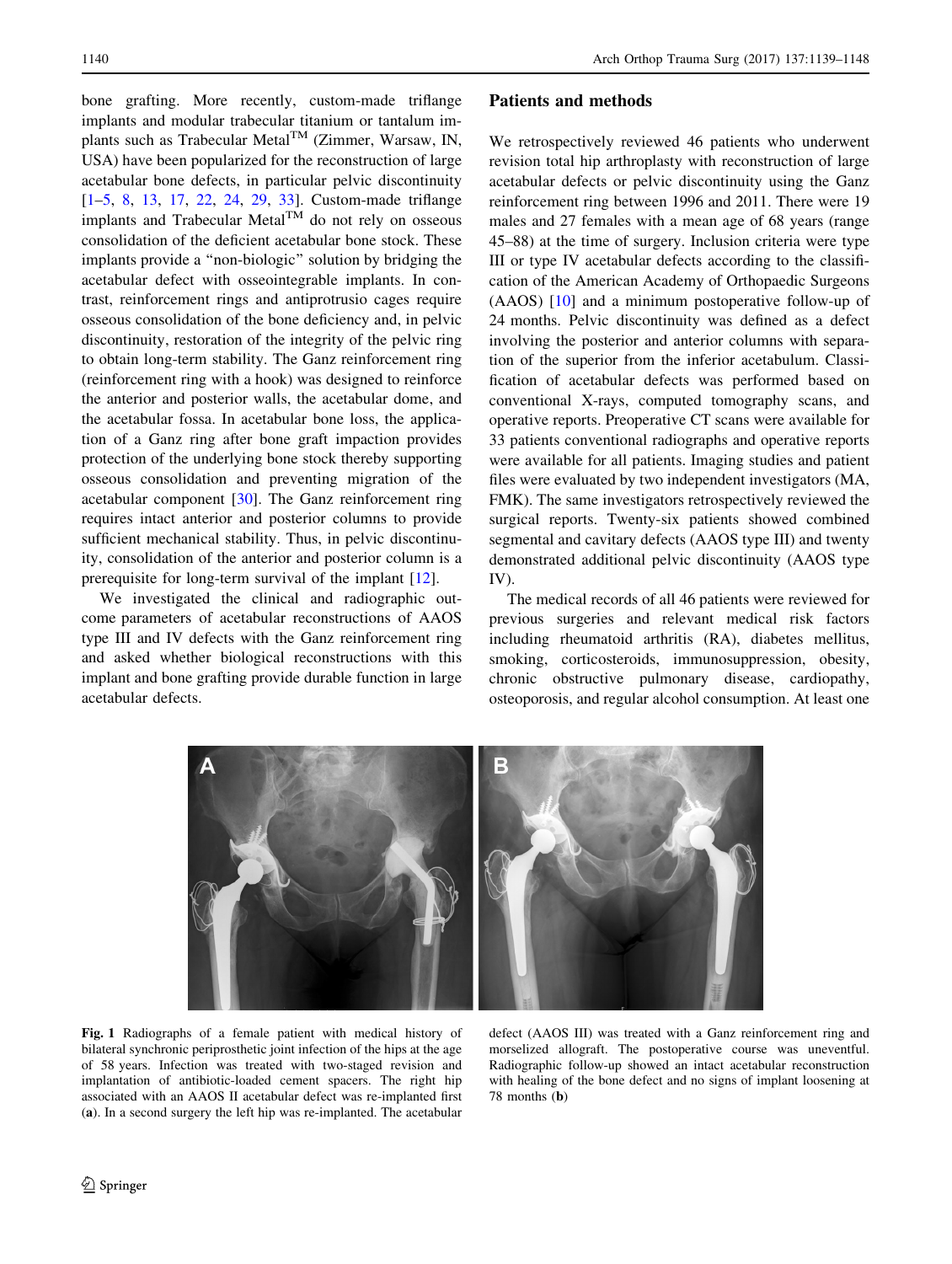range 1–9).

<span id="page-2-0"></span>relevant co-morbidity at the time of surgery was found in 15 out of 26 patients with AAOS type III defects and 15 out of 20 patients with pelvic discontinuity. More than one comorbidity was found in 16 out of 46 patients. The most frequent co-morbidity was cardiopathy  $(n = 17)$  followed by RA present in 7 out of 46 patients. RA patients were commonly also recipients of corticosteroids or immunomodulatory therapy at the time of surgery  $(n = 6)$ . A total number of 103 surgeries had been previously performed in the 46 hips  $(2.24 \pm 1.65$  previous surgeries/hip,

Of the 46 patients, 14 died during the observation time, resulting in 32 patients available for the final follow-up. The radiological assessment was performed on an A/P view

Hip arthroplasty revision surgery was performed through a transgluteal approach or trochanteric flip osteotomy and always involved acetabular reconstruction with the Ganz reinforcement ring (Zimmer Inc. Warsaw, IN, USA). In AAOS type III defects, structural bone graft  $(n = 15)$  and morselized bone graft  $(n = 11)$  were used to address bone loss (Fig. [1\)](#page-1-0). Bone grafts were obtained from fresh frozen femoral head allografts stored at  $-80$  °C prior to use. For reconstruction of pelvic discontinuity, the Ganz



Fig. 2 Radiographs of a female patient with medical history of primary total hip arthroplasty at the age of 61 years. The patient underwent cup revision for recurrent dislocation 1 and 4 years after the primary implantation. 7 years after the primary implantation the patient had a fall resulting in traumatic dislocation of the acetabular component and pelvic discontinuity (a). The acetabular component was revised to a Ganz reinforcement ring. The discontinuity was treated with structural and morselized bone grafts, and plating of the posterior column (b). Within the first 2 months after the procedure the patient sustained three dislocations, which were treated with closed reduction. Radiographs 3 months after the reconstruction (c) showed progressive loosening of the posterior plate (arrow), indicative for failure of the construct. The patient was revised again; reconstruction was performed with a Ganz reinforcement ring with cranial flange, structural and morselized bone grafts, and plating of the anterior and posterior column (d). Afterwards, the clinical course was uneventful; the discontinuity healed and there were no signs of implant loosening at 24 months (e) and 54 months (f) after the final procedure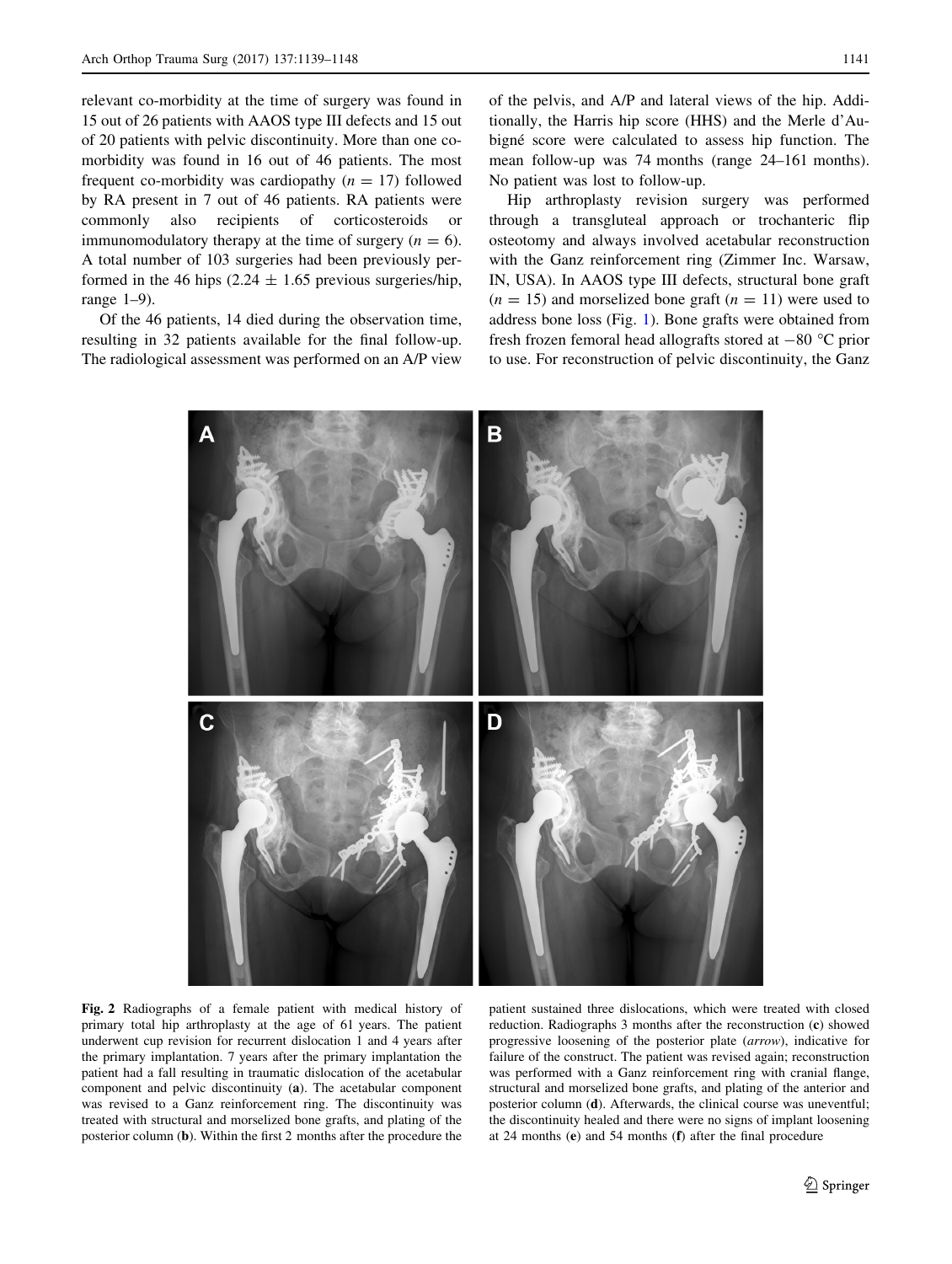Fig. 3 Kaplan–Meier survival of AAOS III and AAOS IV acetabular defects treated with the Ganz reinforcement ring with revision of the acetabular component for any reason as endpoint. Mean estimated survival was 139 months (95% CI 122;157) in AAOS III defects and 64 months (95% CI 45;84) in AAOS IV defects  $(p = 0.003)$ 



reinforcement ring was combined with structural bone allograft and plating of the anterior and/or posterior column  $(n = 18)$  (Fig. [2](#page-2-0)) or plating without bone grafting  $(n = 2)$ .

Continuous data are presented as mean  $\pm$  standard deviation. Differences in the overall survival of the acetabular component were calculated with the Kaplan– Meier survival; the log rank test of equality of survivor function was applied to compare treatment groups. Analysis of risk factors was performed with univariate and multivariate Cox regression models. Statistical analyses were performed using SPSS (SPSS Inc., Chicago, IL, USA).

# Results

Postoperative complications included dislocation ( $n = 9$ ), aseptic loosening  $(n = 9)$ , postoperative hematoma  $(n = 4)$ , deep infection  $(n = 4)$ , non-union of the greater trochanter osteotomy  $(n = 3)$ , non-union of the pelvic ring  $(n = 2)$ , superficial infection  $(n = 2)$ , painful greater trochanter wires requiring removal  $(n = 2)$ , sciatic nerve injury  $(n = 1)$ , and liner malorientation requiring revision  $(n = 1)$ . In 10 patients, multiple complications occurred. A total of 32 revision procedures were performed in 21

patients. These included soft tissue revisions  $(n = 13)$ , total implant exchange  $(n = 7)$ , liner exchange with reorientation ( $n = 7$ ), cup exchange ( $n = 3$ ), and conversion to a Girdlestone situation ( $n = 2$ ).

Overall survival of the acetabular reconstructions was 89% in type III and 55% in type IV defects, respectively (Fig. 3). Three out of twenty-six AAOS type III reconstructions failed due to aseptic loosening and required additional revision with implant exchange of the acetabular components. Revision of the acetabular components was performed with a Ganz ring  $(n = 2)$  or a Burch–Schneider cage  $(n = 1)$ . None of the three patients required further revision surgery. In type IV defects, acetabular reconstructions failed in 9 out of 20 patients due to aseptic loosening  $(n = 4)$ , deep infection  $(n = 3)$ , and non-union of the pelvic ring  $(n = 2)$ . These hips were revised to a Ganz reinforcement ring  $(n = 6)$ , Burch–Schneider cage  $(n = 1)$ , or a Girdlestone situation  $(n = 2)$ .

Univariate Cox regression revealed that the type of acetabular defect (AAOS III vs. AAOS IV; HR 0.168, 95% CI 0.044;0.637,  $p = 0.004$ ), age at surgery in years (HR 0.941, 95% CI 0.887;0.998,  $p = 0.041$ ), and duration of the surgical procedure (HR 1.007, 95% CI 1.001;1.012,  $p = 0.021$ ) present risk factors for failure of the Ganz reinforcement ring. Gender, previous hip surgery, co-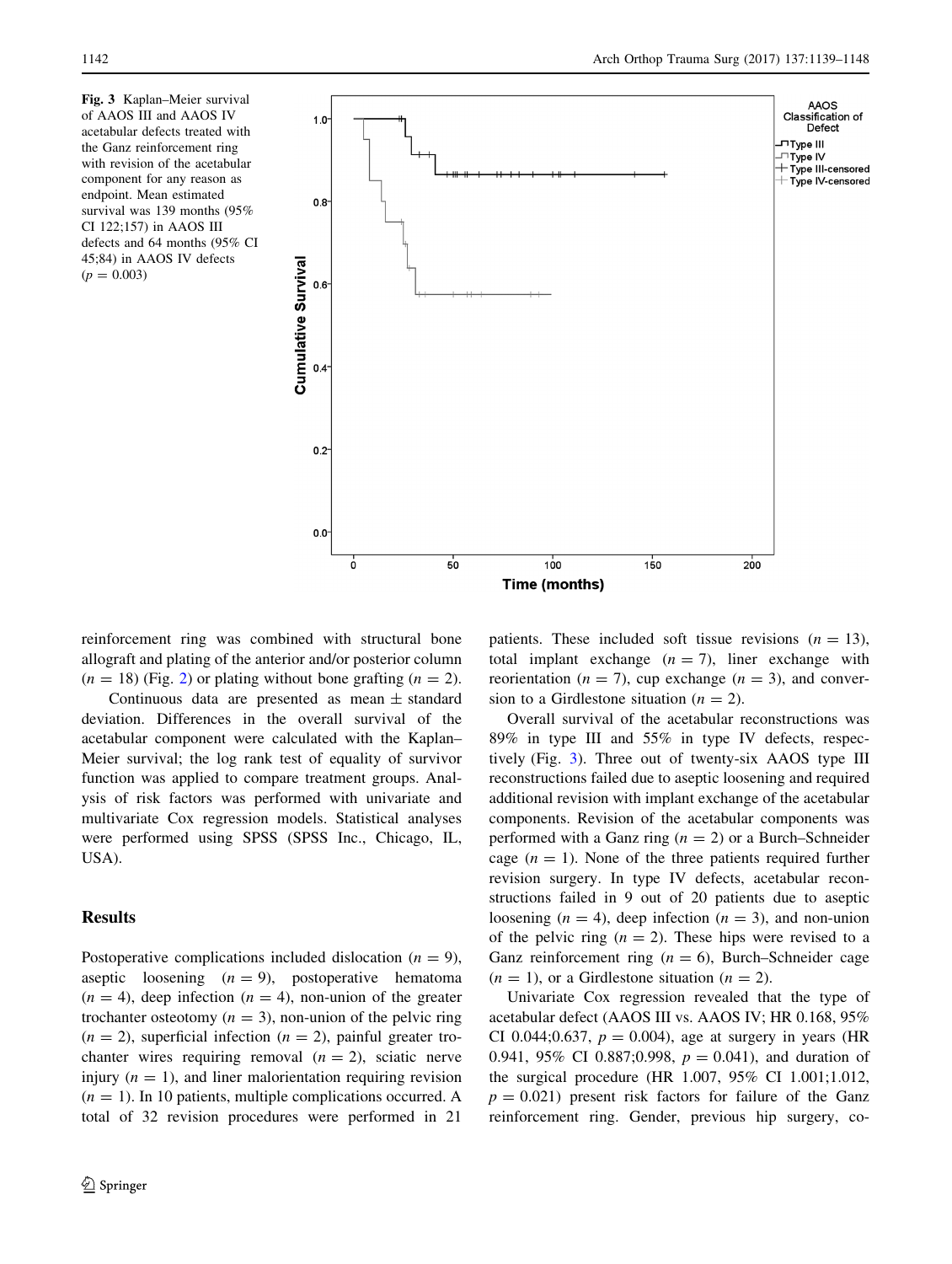morbidities, complications, and implant retaining revision surgery after the index procedure were not associated with increased risk of failure. In multivariate Cox regression, only the type of the acetabular defect (AAOS III vs. IV; HR 0.217, 95% CI 0.054; 0.880,  $p = 0.032$  remained an independent risk factor determining failure.

Time to revision of the acetabular reconstructions ranged from 26 months to 41 months in AAOS type III and from 2 to 99 months in AAOS type IV defects, respectively.

Mean estimated survival of acetabular reconstructions was 139 months (95% CI 122;157) in type III defects and 64 months (95% CI 45;84) in type IV defects, respectively (Kaplan–Meier survival,  $p = 0.003$ , Fig. [1\)](#page-1-0). With revision of the acetabular component for any reason as the endpoint, the estimated 5-year survival was 86% in type III defects and 57% in type IV defects, respectively.

All 32 living patients (AAOS III:  $n = 20$ , AAOS IV:  $n = 12$ ) underwent clinical and radiographic evaluation at final follow-up (Table 1). In 4 of the 20 patients with AAOS type III defects, a revision of the acetabular construct was performed during the follow-up period. In 14 of the remaining 16 type III defects with the ring in place, implants were not loose, while one implant was probably loose according to the classification of Gill et al. [\[15](#page-9-0)]. Among pelvic discontinuity patients, 10 out of 12 patients showed well-fixed acetabular components. Six of the 12 patients underwent revision of the acetabular component. Thus, only six of the Ganz ring reconstructions of AAOS type IV defects were neither been revised nor did they show loosening at final follow-up. In patients with pelvic discontinuity, acetabular defects were definitely healed in nine cases, possibly healed in two cases, and not healed in one case according to the classification of Berry et al. [\[7](#page-8-0)].

Functional evaluation using the Harris hip score and Merle d'Aubigné score showed similar results between both groups at the final follow-up (Table 1). Mean HSS was 76.1  $\pm$  20.6 and 74.8  $\pm$  17.8 in type III and type IV defects ( $p = 0.854$ ), respectively. The mean Merle d'Aubigné score was  $13.8 \pm 3.1$  and  $13.7 \pm 2.3$  in type III and type IV defects ( $p = 0.882$ ), respectively.

### **Discussion**

The study aimed at investigating whether reconstruction with the Ganz reinforcement ring would provide a durable construct in large acetabular defects.

The results of this study indicate that Ganz ring-reconstructed acetabular defects of AAOS type III and IV have an 84 and 53% likelihood of surviving 5 years, respectively. The difference in survivorship could be attributed to the type of defect, i.e., the presence of pelvic discontinuity.

Table 1 Clinical and radiographic outcome

| Parameter                                     | AAOS III        | AAOS IV         |
|-----------------------------------------------|-----------------|-----------------|
| Overall implant survival                      | 23/26 (89%)     | 11/20 (55%)     |
| Alive at FU                                   | 21/26 (81%)     | $12/20(60\%)$   |
| Final FU evaluation                           | $n=21$          | $n=12$          |
| Harris Hip Score                              |                 |                 |
| Mean                                          | $76.1 \pm 20.6$ | $74.8 \pm 17.8$ |
| $80 - 100$                                    | 11              | 5               |
| $71 - 79$                                     | 3               | $\overline{2}$  |
| < 70                                          | 7               | 5               |
| Merle d'Aubigné score                         |                 |                 |
| Mean                                          | $13.8 \pm 3.1$  | $13.7 \pm 2.3$  |
| $14 - 18$                                     | 13              | 7               |
| $<$ 14                                        | 8               | 5               |
| Fixation acetabular<br>components (overall)   | $n=21$          | $n=12$          |
| Not loose                                     | 20              | 10              |
| Probably loose                                | 1               | $\Omega$        |
| Definitely loose                              | $\Omega$        | $\overline{c}$  |
| Fixation acetabular<br>components (unrevised) | $n=17$          | $n=6$           |
| Not loose                                     | 16              | 6               |
| Probably loose                                | 1               | $\theta$        |
| Definitely loose                              | $\Omega$        | $\Omega$        |
| Acetabular reconstruction (overall)           | $n=21$          | $n=12$          |
| Definitely healed                             | 17              | 9               |
| Possibly healed                               | 3               | $\overline{2}$  |
| Not healed                                    | 1               | 1               |
| Acetabular reconstruction (unrevised)         | $n=17$          | $n=6$           |
| Definitely healed                             | 13              | 5               |
| Possibly healed                               | 3               | 1               |
| Not healed                                    | 1               | 0               |

A previous report of the Ganz ring published by Gerber et al. [[14\]](#page-9-0) demonstrated a 10-year survivorship of 81% for types II–IV acetabular defects. However, it would be fair to mention that the cohort of 61 patients only included two cases of pelvic discontinuity; therefore, the general figure would have to be considered less representative of larger defects with pelvic discontinuity. More recently, Schmolders et al. [\[27](#page-9-0)] reported an 85% survival rate of the MRS<sup>®</sup> modular reinforcement ring in Paprosky 3A and 3B defect reconstructions after a mean follow-up of 31 months. Five out of six failures were associated with deep infection, whereas only one failure was due to aseptic loosening. However, the authors did not provide information of whether the acetabular defects were associated with pelvic discontinuity [[19\]](#page-9-0).

At this juncture, highlighting the outcome of the variety of available implants utilized for AAOS type III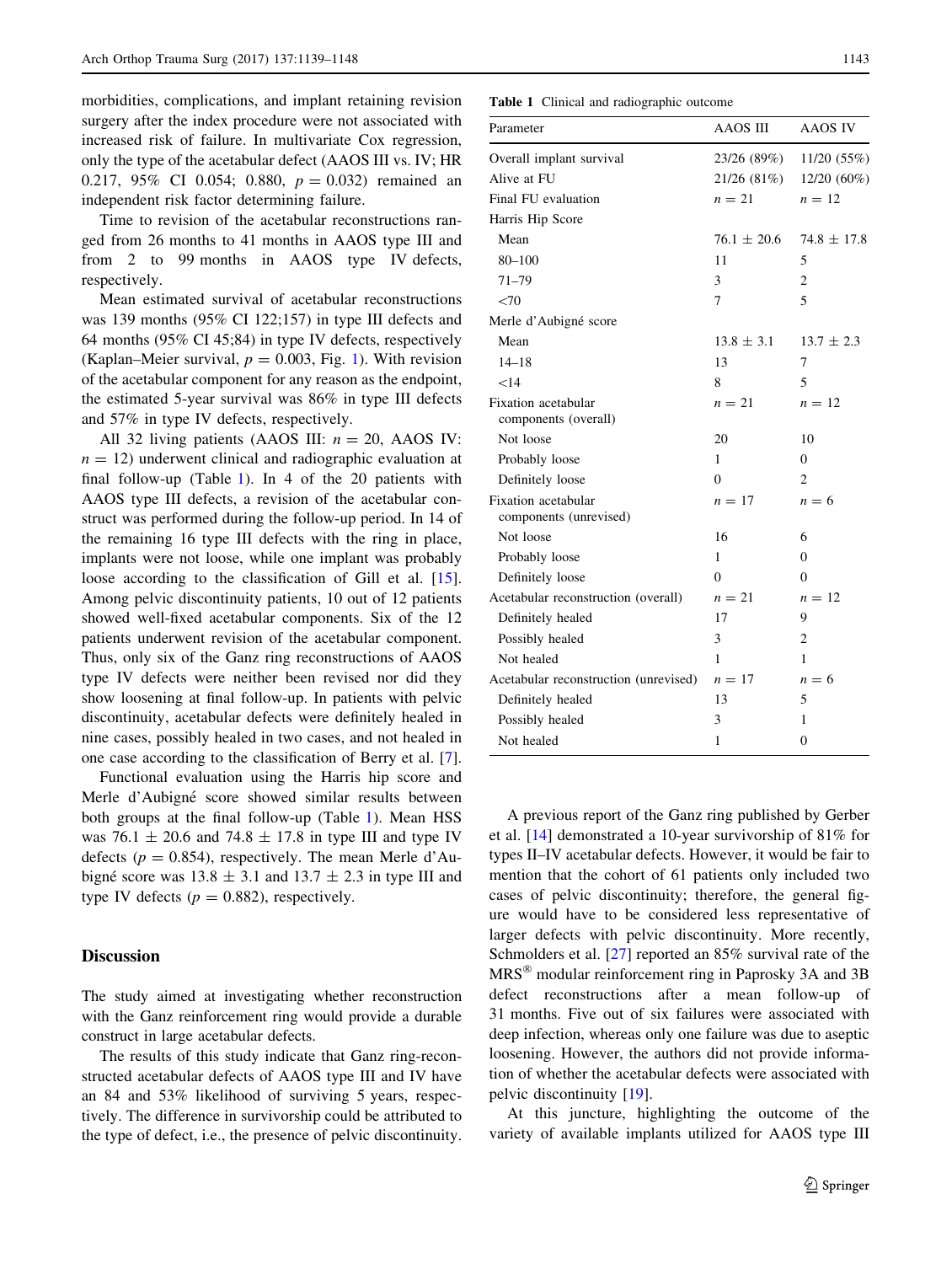<span id="page-5-0"></span>

|                            |      |                  | Table 2 Revision THA associated with large acetabular defects and pelvic discontinuity. Overview of the current literature |                                                                    |                     |                                                       |                                                                      |                                         |
|----------------------------|------|------------------|----------------------------------------------------------------------------------------------------------------------------|--------------------------------------------------------------------|---------------------|-------------------------------------------------------|----------------------------------------------------------------------|-----------------------------------------|
| First author               | Year | $\boldsymbol{z}$ | Type of defect                                                                                                             | Reconstruction                                                     | Mean FU<br>(months) | Overall construct survival<br>(n/pts. with FU, $\%$ ) | Revision due to aseptic loosening<br>$(n\mathrm{pts.}$ with FU, $\%$ | Remarks                                 |
| Abolghasemian              | 2014 | 45               | Pelvic discontinuity                                                                                                       | Reinforcement ring/<br>$APC (n = 19)$<br>TM cup-cage<br>$(n = 26)$ | $69\,$<br>82        | 22(85%)<br>$7(37%)$                                   | 4 (15%)<br>n.s.                                                      |                                         |
| Abolghasemian              | 2013 | 34               | Gross IV $(14)$<br>Gross $III$ $(18)$<br>Gross V $(2)$                                                                     | TM cup and augment                                                 | $\sqrt{2}$          | 30(88%)                                               | 3(9%)                                                                |                                         |
| Amenabar                   | 2016 | 67               | Gross IV $(n = 26)$<br>Gross V $(n=41)$                                                                                    | TM cup-cage                                                        | $\overline{7}$      | Gross IV: 24 (92%)<br>Gross V: 37 (90%)               | Gross V: $4(10%)$<br>Gross IV: $0$ (0%)                              |                                         |
| <b>Ballester</b><br>Alfaro | 2010 | $\overline{1}$   | Paprosky 3A $(n = 13)$<br>$\widehat{\circ}$<br>Paprosky 3B $(n =$                                                          | TM cup and augment<br>TM cup-cage                                  | $\frac{26}{5}$      | 19 (100%)                                             | $0\ (0\%)$                                                           |                                         |
| Barlow                     | 2015 | 63               | Paprosky 3B                                                                                                                | Custom triflange cup                                               | 52                  | 56 (88%)                                              | 6(10%)                                                               |                                         |
| Berasi                     | 2015 | 28               | Paprosky 3B                                                                                                                | Custom triflange cup                                               | 57                  | 26 (93%)                                              | $0\ (0\%)$                                                           |                                         |
| Berry                      | 1999 | $\overline{31}$  | AAOS IV                                                                                                                    | Porous coated cup<br>$\mathsf{APC}$                                | 36                  | 18(67%)                                               | $4~(15\%)$                                                           | Follow-up: $n = 27$                     |
| Berry                      | 1992 | $\overline{4}$   | AAOS III                                                                                                                   | APC                                                                | $\pmb{\mathcal{S}}$ | 32 (76%)                                              | 5(12%)                                                               |                                         |
| Christie                   | 2001 | 78               | AAOS III $(n = 39)$                                                                                                        | Custom triflange cup                                               | 53                  | 67 (100%)                                             | $0\ (0\%)$                                                           | Follow-up: $n = 67$                     |
| Colen                      | 2012 | $\circ$          | 39)<br>$\widehat{\mathcal{E}}$<br>AAOS IV $(n =$<br>AAOS II $(n =$                                                         | Custom triflange cup                                               | $\mathfrak{S}$      | 6(100%)                                               | $0\ (0\%)$                                                           |                                         |
|                            |      |                  | AAOS IV $(n = 3)$                                                                                                          |                                                                    |                     |                                                       |                                                                      |                                         |
| Davies                     | 2011 | 46               | Paprosky $2C (n = 10)$                                                                                                     | TM cup                                                             | $\sqrt{5}$          | 45 (98%)                                              | 0(0%                                                                 |                                         |
|                            |      |                  | Paprosky 3B $(n = 15, n = 4$<br>Paprosky 3A $(n = 21)$<br>with PD)                                                         | TM cup and augment<br>TM cup-cage                                  |                     |                                                       |                                                                      |                                         |
| DeBoer                     | 2007 | $\mathcal{S}$    | Pelvic discontinuity                                                                                                       | Custom triflange cup                                               | 123                 | 20 (100%)                                             | $0(0\%)$                                                             | $\Omega$<br>$\parallel$<br>Follow-up: n |
| Friedrich                  | 2014 | $18\,$           | Paprosky 3B (all with PD)                                                                                                  | Custom triflange cup                                               | $\mathfrak{S}$      | 16(89%)                                               | $0\ (0\%)$                                                           |                                         |
| Gerber                     | 2003 | $\overline{6}$   | AAOS II $(n = 24)$                                                                                                         | Reinforcement ring                                                 | 108                 | 46 (92%)                                              | $4~(8\%)$                                                            | $\mathcal{S}$<br>Follow-up: $n =$       |
|                            |      |                  | AAOS III $(n = 24)$<br>AAOS IV $(n = 2)$                                                                                   |                                                                    |                     |                                                       |                                                                      | 100% failure in<br>AAOS IV              |
| 言                          | 1998 | 63               | AAOS I $(n = 13)$                                                                                                          | <b>APC</b>                                                         | 102                 | 58 (92%)                                              | 3(5%)                                                                |                                         |
|                            |      |                  | AAOS III $(n = 14)$<br>AAOS II $(n = 36)$                                                                                  |                                                                    |                     |                                                       |                                                                      |                                         |
| Goodman                    | 2004 | $\overline{6}$   | AAOS II $(n = 13)$                                                                                                         | APC                                                                | 55                  | 46 (84%)                                              | 7(13%)                                                               | Follow-up: $n = 55$                     |
|                            |      |                  | AAOS III $(n = 38)$                                                                                                        |                                                                    |                     |                                                       |                                                                      | AAOS IV: 5/10                           |
|                            |      |                  | AAOS IV $(n = 10)$                                                                                                         |                                                                    |                     |                                                       |                                                                      | rated successful                        |

 $\underline{\textcircled{\tiny 2}}$  Springer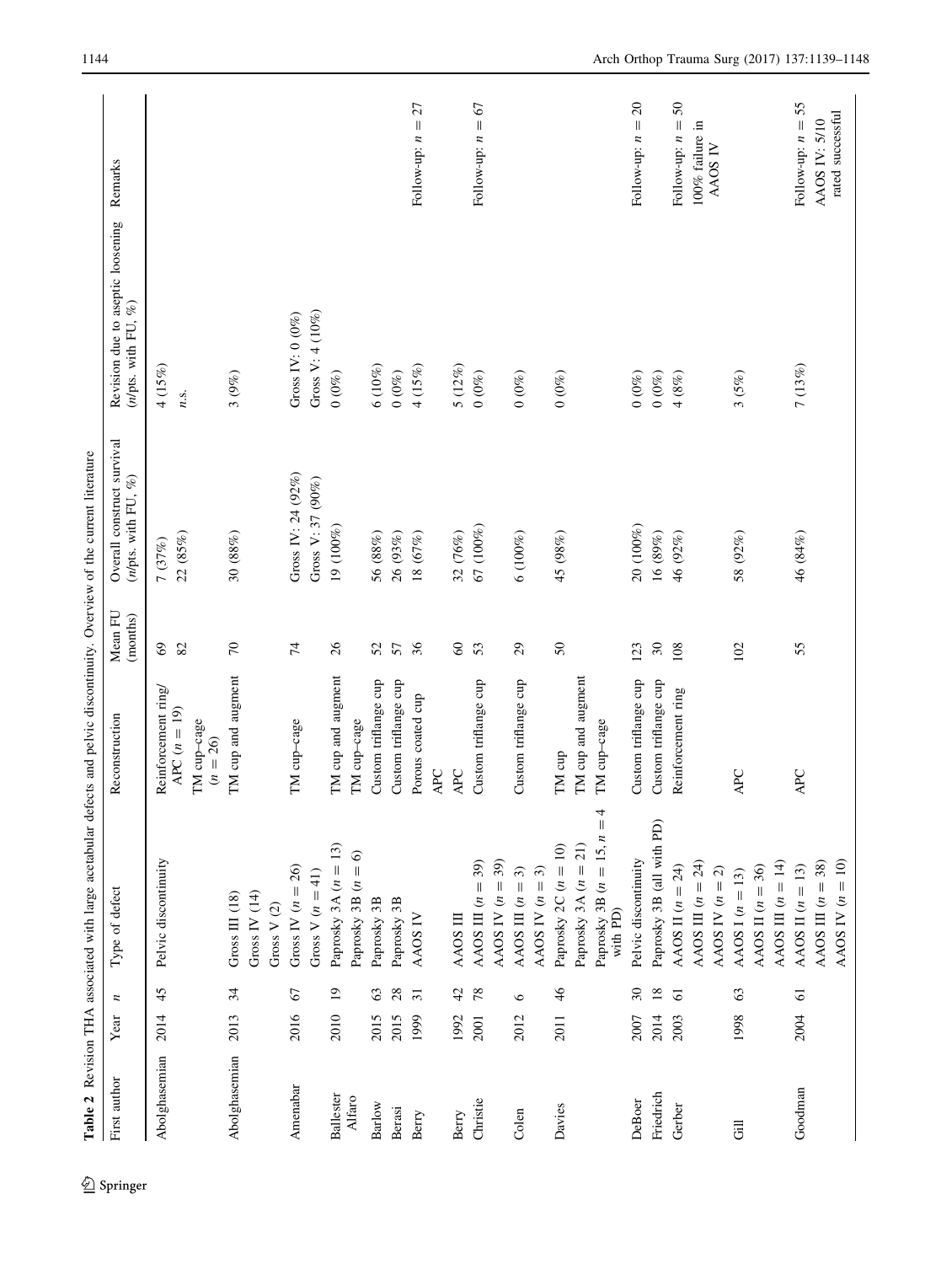| Table 2 continued |      |                  |                                                                |                                   |                     |                                                          |                                                              |                                 |
|-------------------|------|------------------|----------------------------------------------------------------|-----------------------------------|---------------------|----------------------------------------------------------|--------------------------------------------------------------|---------------------------------|
| First author      | Year | $\boldsymbol{z}$ | Type of defect                                                 | Reconstruction                    | Mean FU<br>(months) | Overall construct survival<br>( $n/p$ ts. with FU, $%$ ) | Revision due to aseptic loosening<br>( $n/p$ ts. with FU, %) | Remarks                         |
| Grappiolo         | 2015 | 55               | Paprosky 3A $(n = 42)$<br>Paprosky 3B w/o PD<br>$(n=13)$       | TM cup and augment                | 54                  | 51 $(93%)$                                               | 3(5%)                                                        |                                 |
| Gunther           | 2014 | $\frac{4}{6}$    | Paprosky 3A<br>Paprosky 3B                                     | TM augment and<br>cage            | $\overline{39}$     | 41 (89%)                                                 | $0\ (0\%)$                                                   |                                 |
| Haddad            | 1999 | 48               | AAOS III $(n = 27)$<br>AAOS II $(n = 11)$<br>AAOS I $(n = 10)$ | Reinforcement ring/<br>APC        | 2                   | 48 (100%)                                                | $0\ (0\%)$                                                   |                                 |
| Holt              | 2004 | $\delta$         | AAOS IIIIV                                                     | Custom triflange cup              | 54                  | $23~(88\%)$                                              | $3\ (12\%)$                                                  | 2/3 failures in PD              |
| Joshi             | 2002 | 27               | AAOS III                                                       | Custom triflange cup              | 58                  | 25(93%)                                                  | $1~(4\%)$                                                    |                                 |
| Kmiec             | 2015 | $\mathcal{S}$    | Paprosky 2B $(n = 5)$                                          | APC                               | 86                  | 64 (92%)                                                 | $4(6\%)$                                                     | 4/4 aseptic failures            |
|                   |      |                  | Paprosky 2C $(n = 20)$                                         |                                   |                     |                                                          |                                                              | in PD                           |
|                   |      |                  | Paprosky 3B $(n = 17)$<br>Paprosky 3A $(n = 27)$               |                                   |                     |                                                          |                                                              |                                 |
| Kosashvili        | 2009 | 26               | Pelvic discontinuity                                           | TM cup-cage                       | 45                  | 23(88%)                                                  | 3(12%)                                                       |                                 |
| Paprosky          | 2006 | $\overline{16}$  | Paprosky $2C(n = 2)$                                           | Reinforcement ring                | $\infty$            | 11(69%)                                                  | 4(25%)                                                       | All defects                     |
|                   |      |                  | Paprosky 3B $(n = 8)$<br>Paprosky 3A $(n = 6)$                 | APC                               |                     |                                                          |                                                              | associated with<br>$\mathbf{p}$ |
| Peters            | 1995 | 28               | AAOS I $(n = 1)$                                               | APC                               | 33                  | 28 (100%)                                                | $0\ (0\%)$                                                   |                                 |
|                   |      |                  | AAOS II $(n = 5)$                                              |                                   |                     |                                                          |                                                              |                                 |
|                   |      |                  | AAOS III $(n = 22)$                                            |                                   |                     |                                                          |                                                              |                                 |
| Philippe          | 2012 | 95               | AAOS III $(n = 84)$<br>AAOS II $(n = 5)$                       | Reinforcement ring/<br><b>APC</b> | 96                  | 87(92%)                                                  | $2(2\%)$                                                     |                                 |
|                   |      |                  | AAOS IV $(n = 6)$                                              |                                   |                     |                                                          |                                                              |                                 |
| Regis             | 2012 | $\overline{18}$  | Pelvic discontinuity                                           | <b>APC</b>                        | 162                 | 15(83%)                                                  | $2\ (11\%)$                                                  |                                 |
| Saleh             | 2000 | 13               | Gross IV                                                       | Reinforcement ring<br>APC         | 126                 | 10(77%)                                                  | $1 \ (8\%)$                                                  |                                 |
| Schlegel          | 2006 | 161              | No defect $(n = 20)$                                           | Reinforcement ring                | 72                  | 149 (93%)                                                | 6(4%)                                                        |                                 |
|                   |      |                  | AAOS I $(n = 11)$                                              |                                   |                     |                                                          |                                                              |                                 |
|                   |      |                  | AAOS II $(n = 33)$                                             |                                   |                     |                                                          |                                                              |                                 |
|                   |      |                  | AAOS III $(n = 92)$                                            |                                   |                     |                                                          |                                                              |                                 |
|                   |      |                  | AAOS IV $(n = 8)$                                              |                                   |                     |                                                          |                                                              |                                 |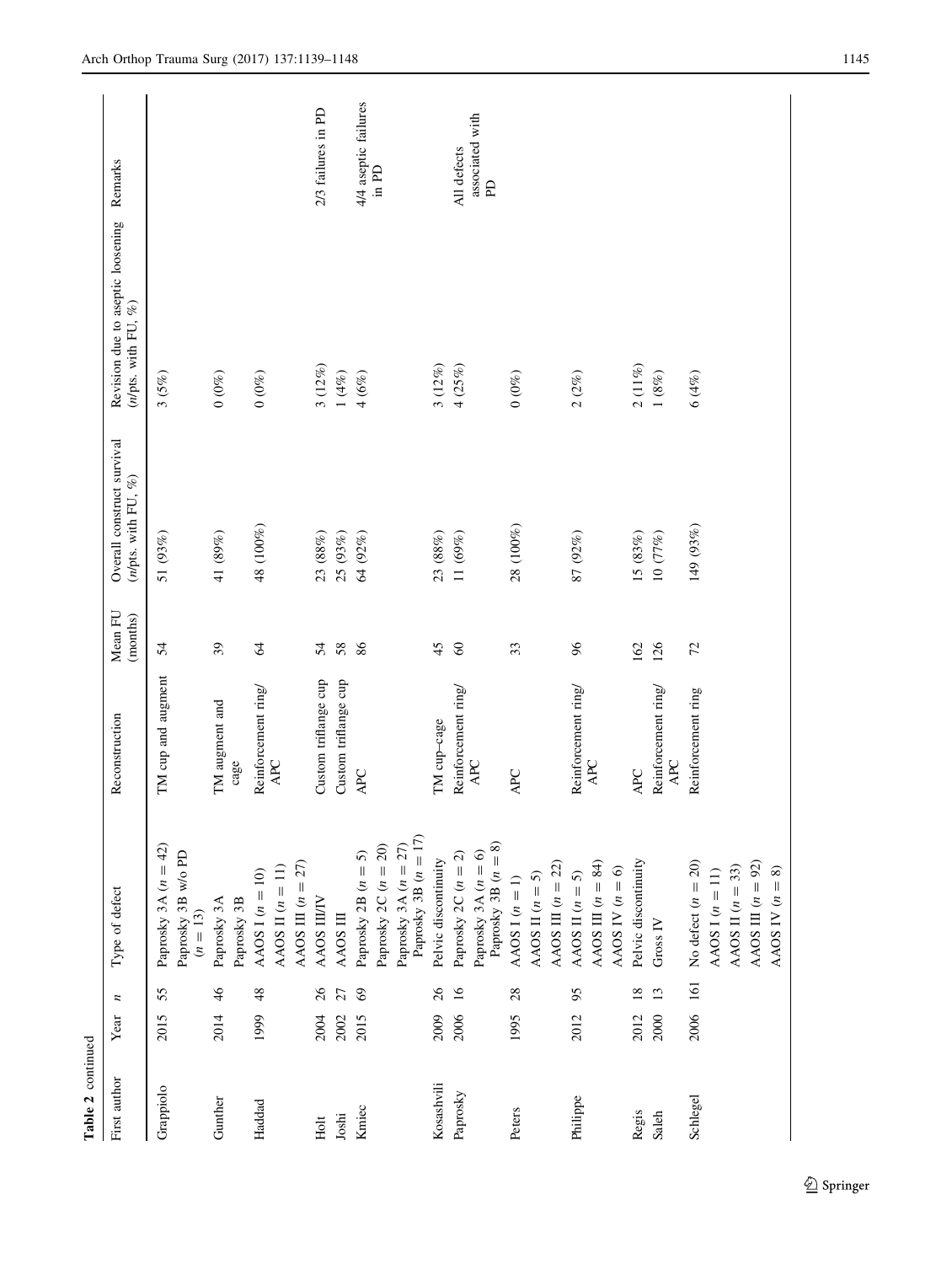| Table 2 continued     |              |                 |                                                                                                               |                                                |                     |                                                       |                                                                 |                                                |
|-----------------------|--------------|-----------------|---------------------------------------------------------------------------------------------------------------|------------------------------------------------|---------------------|-------------------------------------------------------|-----------------------------------------------------------------|------------------------------------------------|
| First author          | Year         | n               | Type of defect                                                                                                | Reconstruction                                 | Mean FU<br>(months) | Overall construct survival<br>(n/pts. with FU, $\%$ ) | Revision due to aseptic loosening<br>( $n/p$ ts. with FU, $%$ ) | Remarks                                        |
| Schlegel              | 2008         | 295             | AAOS III $(n = 164)$<br>AAOS IV $(n = 15)$<br>No defect $(n = 26)$<br>AAOS II $(n = 69)$<br>AAOS I $(n = 24)$ | Reinforcement ring/<br><b>APC</b>              | 48                  | 277 (94%)                                             | 9(3%)                                                           |                                                |
| Schmolders            | 2015         | 39              | Paprosky 3A $(n = 15)$<br>Paprosky 3B $(n = 24)$                                                              | Reinforcement ring                             | $\overline{31}$     | 33 (85%)                                              | $1~(3\%)$                                                       |                                                |
| Siegmeth              | 2008         | 34              | Paprosky 3B $(n = 8, n = 2)$<br>Paprosky 3A $(n = 19)$<br>Paprosky 2 $(n = 7)$<br>with PD)                    | TM cup and augment                             | 34                  | 32 (94%)                                              | $2\ (6\%)$                                                      |                                                |
| Sporer                | 2012         | $\overline{c}$  | Paprosky 3B $(n = 13)$<br>Paprosky 2C $(n = 4)$<br>Paprosky 3A $(n = 3)$                                      | TM cup and augment                             | 54                  | 19(95%)                                               | $1(5\%)$                                                        | associated with<br>All defects<br>$\mathbf{p}$ |
| Steno                 | 2015         | $\overline{81}$ | Paprosky 3A $(n = 15)$<br>Paprosky 3B $(n = 13)$<br>Paprosky 2 $(n = 44)$<br>Paprosky 1 $(n = 9)$             | TT cup and augments                            | 38                  | 80 (99%)                                              | $1~(1\%)$                                                       |                                                |
| Whitehouse<br>Taunton | 2012<br>2015 | 56<br>57        | Paprosky 3B $(n = 11, n = 3$<br>with PD)<br>Paprosky 3A $(n = 28)$<br>Paprosky 2 $(n = 17)$<br>AAOS IV        | Custom triflange cup<br>TM cup and<br>augments | 65<br>110           | 54 (95%)<br>52 ( $93%$ )                              | $1\ (2\%)$<br>$3(5\%)$                                          |                                                |
| Wind                  | 2013         | $\overline{0}$  | AAOS III $(n = 16)$<br>AAOS IV $(n = 3)$                                                                      | Custom triflange cup                           | $\overline{31}$     | 17 (90%)                                              | $1(5\%)$                                                        |                                                |
| Zehntner              | 1994         | 27              | AAOS III $(n = 12)$<br>AAOS II $(n = 14)$<br>AAOS I $(n = 1)$                                                 | Reinforcement ring                             | 86                  | 22 (81%)                                              | $1~(3\%)$                                                       |                                                |
| Current study         |              | $\frac{4}{6}$   | AAOS IV $(n = 20)$<br>AAOS III $(n = 26)$                                                                     | Reinforcement ring                             | 74                  | AAOS IV: 11 (55%)<br>AAOS III: 23 (89%)               | AAOS IV: 4 (20%)<br>AAOS II: 3 (11%)                            |                                                |
|                       |              |                 | APC antiprotrusio cage, PD pelvic discontinuity, TM Trabecular Metal <sup>TM</sup> , TT trabecular titanium   |                                                |                     |                                                       |                                                                 |                                                |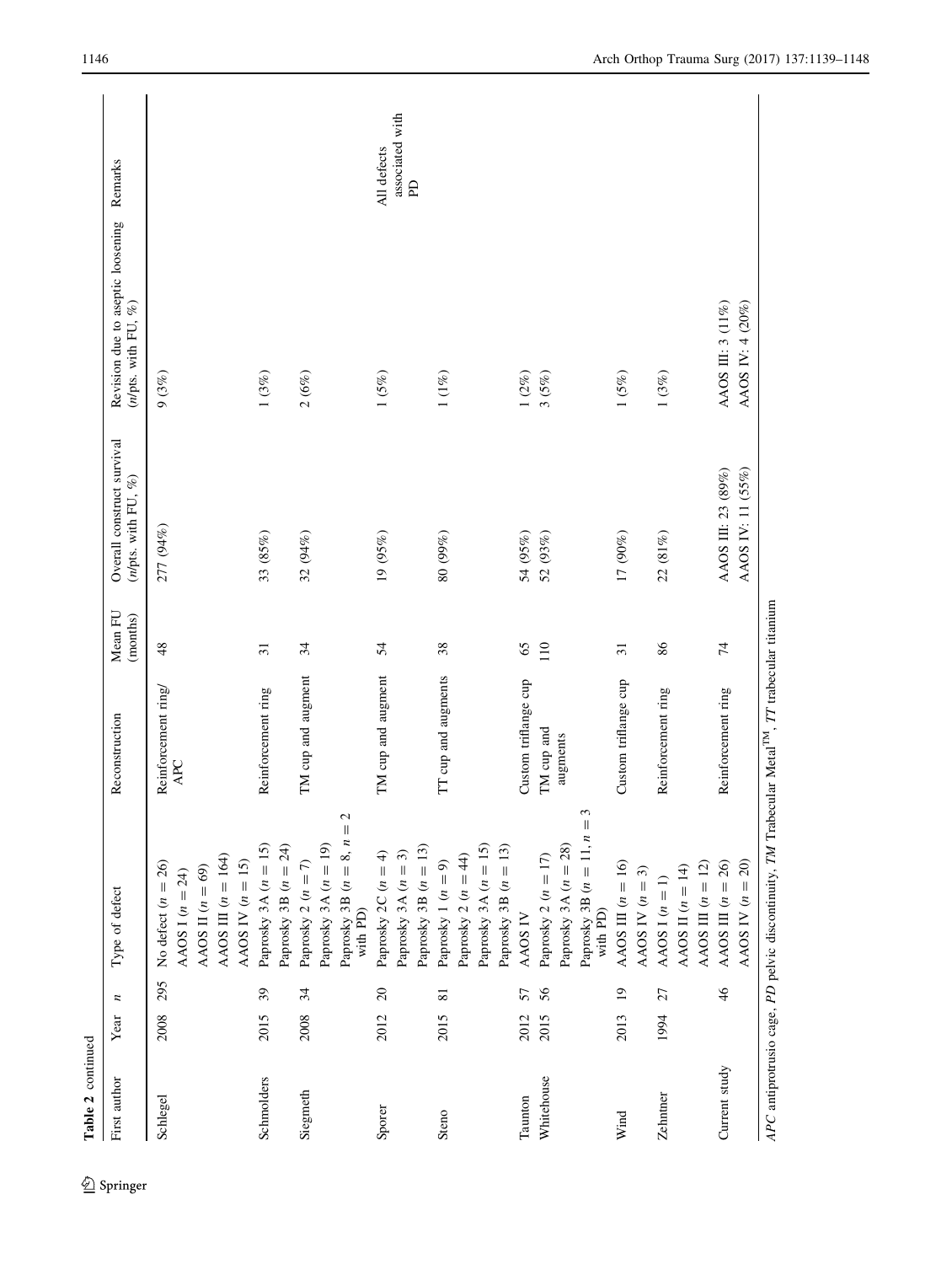<span id="page-8-0"></span>defects (Table [2](#page-5-0)) would allow for the statement that the Ganz reinforcement ring provides for survival rates that are consistent with previous reports of the Burch Schneider antiprotrusio cage [6, [15,](#page-9-0) [16](#page-9-0)] or Trabecular Metal<sup>TM</sup> cup and augments  $[1, 17, 31, 35]$  $[1, 17, 31, 35]$  $[1, 17, 31, 35]$  $[1, 17, 31, 35]$  $[1, 17, 31, 35]$  $[1, 17, 31, 35]$  $[1, 17, 31, 35]$ . This, however, differs for larger defects with pelvic discontinuity (AAOS type IV), where the survival rate of 53% is clearly inferior to the rates reported for trabecular metal implants, especially when used as a cup–cage reconstruction together with an antiprotrusio cage that have been shown to well exceed 85% for similar follow-up intervals [1, 4, [17,](#page-9-0) [21,](#page-9-0) [31,](#page-9-0) [32,](#page-9-0) [35\]](#page-9-0). Sporer et al. [\[32](#page-9-0)] demonstrated an excellent survival rate of 95% over 4.5 years using trabecular metal in a small series of 20 patients with Paprosky 2C–3A defects, all of which were associated with pelvic discontinuity. Triflange acetabular components have similarly demonstrated superior success, with a survival rate of 89–100% over 3–10 years [9, [11,](#page-9-0) [13](#page-9-0), [34](#page-9-0)].

Surviving constructs generally showed similar functional results independent of the type of the acetabular defects treated. Thus, the final function is not associated with the severity of acetabular defects per se but with the successful reconstitution of the functional integrity of the acetabulum.

Based on the results of this study, the presence of pelvic discontinuity was identified as the one independent predictive factor of failure of the Ganz ring, regardless of previous surgeries, co-morbidities, complications, and implant retaining revisions. This emphasizes the need for narrowing indications. The statement is, however, confined to the Ganz reinforcement ring based on the results of this cohort and cannot be generalized to different types of similar constructs at this juncture.

The study has its limitations. First, preoperative CT scans were available for 33 out of 46 patients to re-assess and classify the acetabular defects. In the other 13 cases the image-based classification of the defects relied on conventional radiographs. The evaluation of a three-dimensional problem on two-dimensional projections is limited and includes the risk of under- or overrating the defects. However, the operative reports describing bone loss and the integrity of the anterior and posterior columns were available for all patients. We, therefore, believe that the acetabular defects have been classified correctly. Second, the number of patients available in the study was limited. This small number renders subgroup analysis and the interpretation of predictive risk factors and subgroup analysis difficult. Available evidence is limited to reports of small case series. This emphasizes the need for more clinical research activity in the field. Multicenter studies would be necessary to address the problem of low percenter caseload.

## Conclusion

The results of this study indicate that acetabular defects with pelvic discontinuity demonstrate limited survival with the Ganz reinforcement ring compared to Trabecular  $Metal<sup>TM</sup>$  or custom-made triflange components. The utility should, therefore, be confined to defects not associated with pelvic discontinuity. In our clinical practice, Trabecular Metal<sup>TM</sup> implants have become the favored option in defects with pelvic discontinuity.

#### Compliance with ethical standards

Conflict of interest The authors declare that they have no conflict of interest.

Funding There is no funding source.

Ethical approval This article does not contain any studies with human participants or animals performed by any of the authors.

Informed consent Informed consent was obtained from all individual participants included in the study.

## References

- 1. Abolghasemian M, Tangsataporn S, Sternheim A, Backstein D, Safir O, Gross AE (2013) Combined trabecular metal acetabular shell and augment for acetabular revision with substantial bone loss: a mid-term review. Bone Jt J 95-B(2):166–172
- 2. Abolghasemian M, Sadeghi Naini M, Tangsataporn S, Lee P, Backstein D, Safir O et al (2014) Reconstruction of massive uncontained acetabular defects using allograft with cage or ring reinforcement: an assessment of the graft's ability to restore bone stock and its impact on the outcome of re-revision. Bone Jt J 96-B(3):319–324
- 3. Abolghasemian M, Tangsaraporn S, Drexler M, Barbuto R, Backstein D, Safir O et al (2014) The challenge of pelvic discontinuity: cup-cage reconstruction does better than conventional cages in mid-term. Bone Jt J 96-B(2):195–200
- 4. Amenabar T, Rahman WA, Hetaimish BM, Kuzyk PR, Safir OA, Gross AE (2016) Promising mid-term results with a cup-cage construct for large acetabular defects and pelvic discontinuity. Clin Orthop Relat Res 474(2):408–414
- 5. Berasi CC, Berend KR, Adams JB, Ruh EL, Lombardi AV Jr (2015) Are custom triflange acetabular components effective for reconstruction of catastrophic bone loss? Clin Orthop Relat Res 473(2):528–535
- 6. Berry DJ, Muller ME (1992) Revision arthroplasty using an antiprotrusio cage for massive acetabular bone deficiency. J Bone Jt Surg Br 74(5):711–715
- 7. Berry DJ, Lewallen DG, Hanssen AD, Cabanela ME (1999) Pelvic discontinuity in revision total hip arthroplasty. J Bone Jt Surg Am 81(12):1692–1702
- 8. Brown NM, Hellman M, Haughom BH, Shah RP, Sporer SM, Paprosky WG (2014) Acetabular distraction: an alternative approach to pelvic discontinuity in failed total hip replacement. Bone Jt J 96-B(11 Supple A):73–77
- 9. Christie MJ, Barrington SA, Brinson MF, Ruhling ME, DeBoer DK (2001) Bridging massive acetabular defects with the triflange cup: 2- to 9-year results. Clin Orthop Relat Res 393:216–227